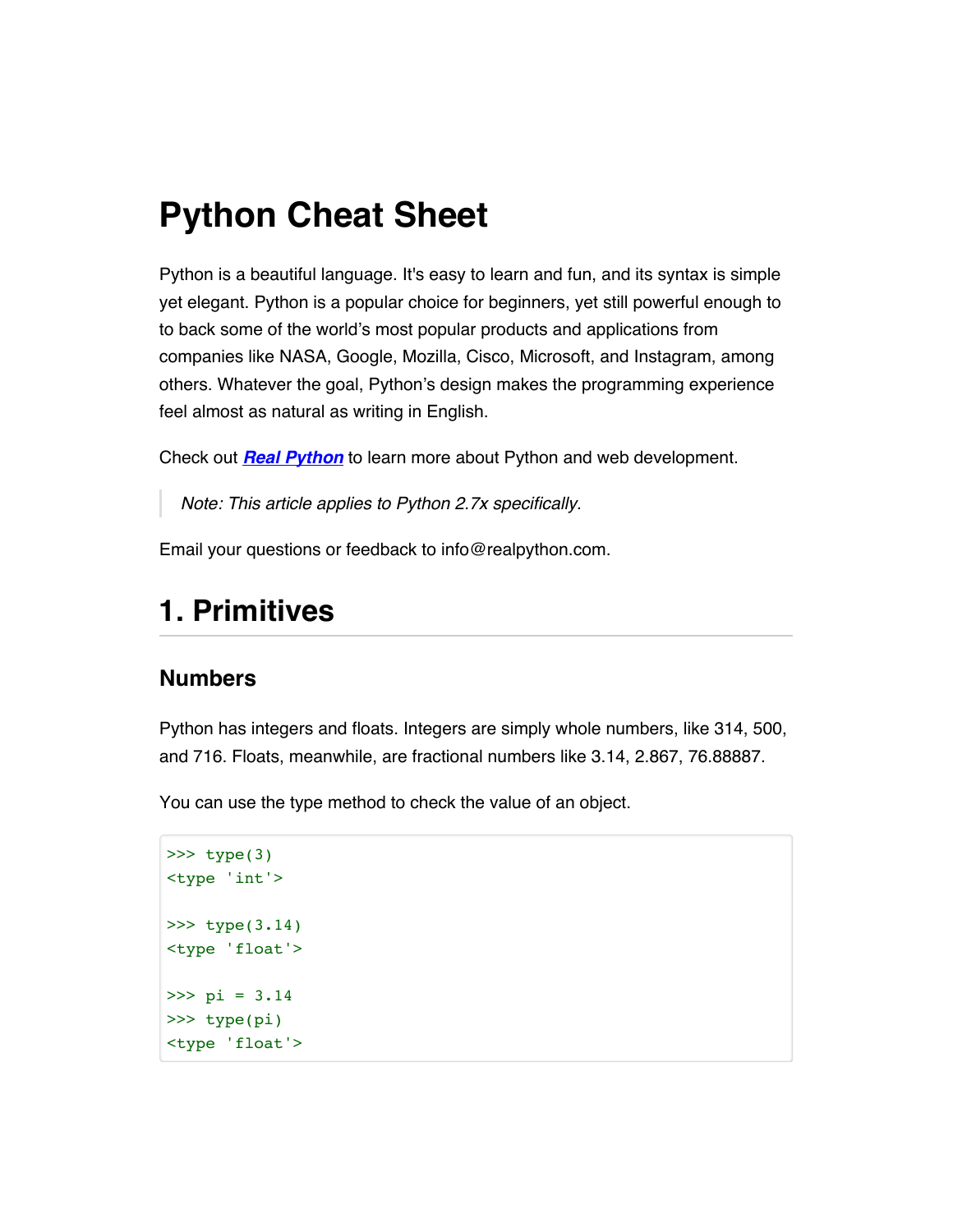*In the above example, pi is the variable name, while 3.14 is the value.*

You can use the basic mathematical operators:

```
>>> 3+3
6
>>> 3-3
0
>>> 3/3
1
>>> 3*3
9
>>> 3**3
27
>>> num = 3
>>> num = num - 1 
>>> print num
2
>> num = num + 10
>>> print num
12
>>> num += 10
>>> print num
22
>>> num -= 12
>>> print num
10
\gg num *= 10>>> num
100
```
What happens when you divide 9 by 4?

>>> 9 / 4 2

What is the actual answer? 2 remainder 1 right? Or: 2.25

In Python 2.7x, when you divide a whole number by a whole number and the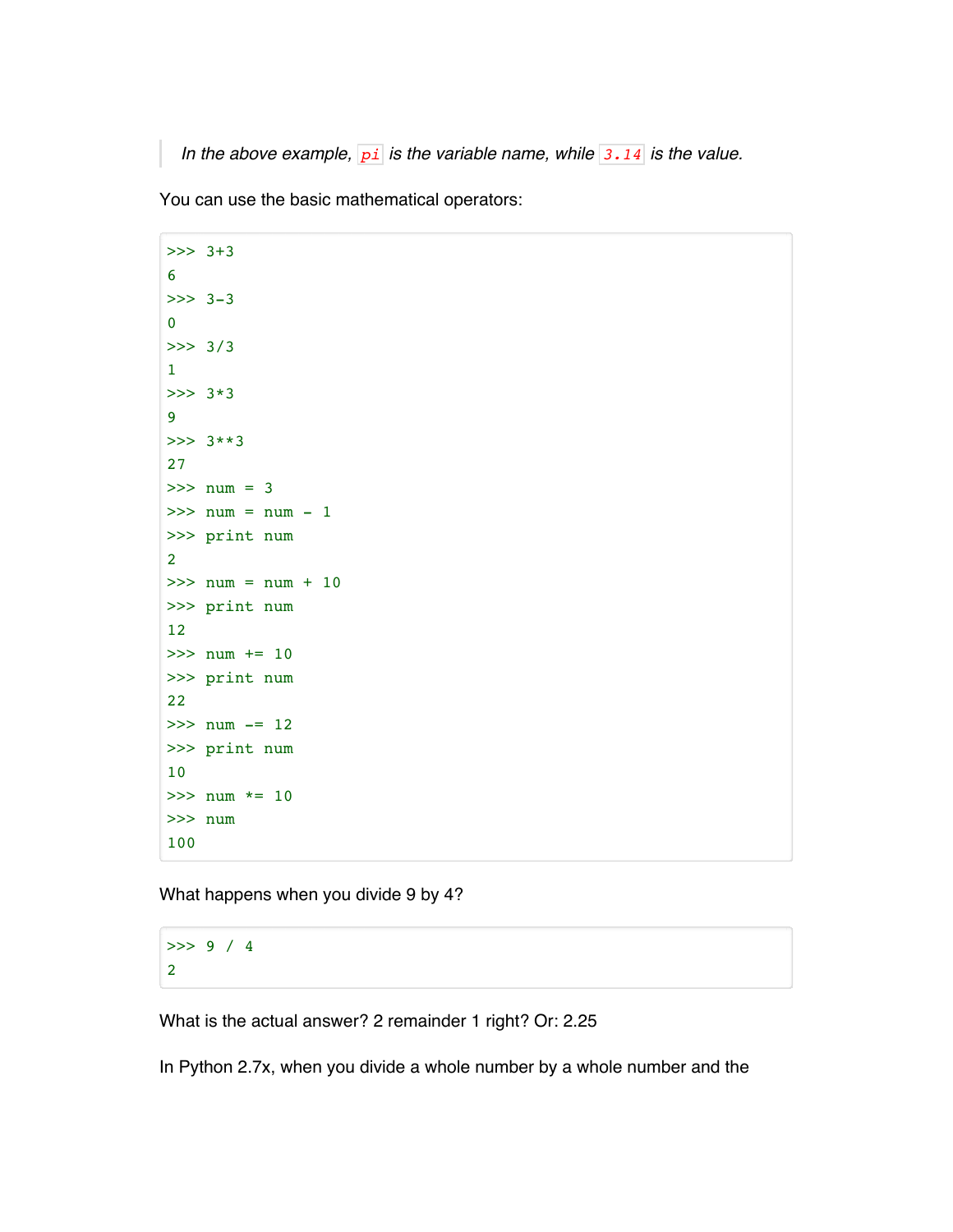answer is a fractional number, Python returns a whole number without the remainder. In other words, this type of divison rounds the fraction down to the nearest whole number (commonly known as flooring the results).

Let's look at 12 divided by 5. If we want to get a fraction, we can just turn one of the numbers into a float.

```
>>> 12 / 5.0
2.4
>>> 12 / float(5)
2.4
```
There's also a special operator called a modulus,  $\frac{1}{8}$ , that returns the remainder after integer division.

```
>> 10 % 3
1
>>> 10 / 3
3
```
One common use of modulous is determining if a number is divisible by another number. For example, we know that a number is even if it's divided by 2 and the remainder is 0.

```
>>> 10 % 2
\overline{0}>>> 12 % 2
0
```
Finally, make sure to use parentheses to enforce precedence.

 $>>$  (2 + 3) \* 5 25

#### **Strings**

Strings are used quite often in Python. Strings, are just that, a string of characters.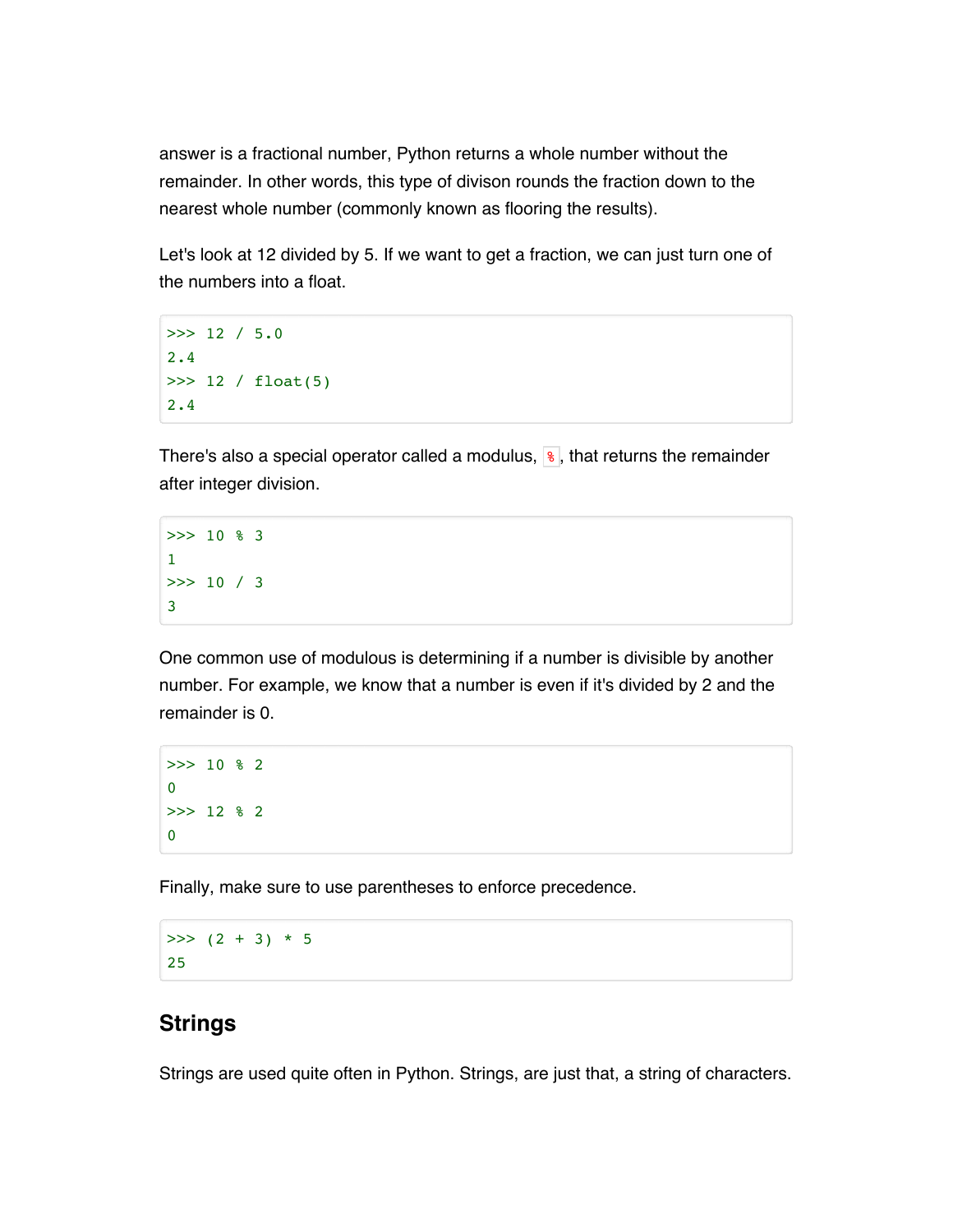A character is anything you can type on the keyboard in one keystroke, like a letter, a number, or a backslash.

Python recognizes single and double quotes as the same thing, the beginning and ends of the strings.

```
>>> "string list"
'string list'
>>> 'string list'
'string list'
```
Now what if you have a quote in the middle of the string? Python needs help to recognize quotes as part of the English language and not as part of the Python language.

```
>>> "I can't do that"
"I can't do that"
>>> "He said \"no\" to me"
"He said "no" to me"
```
Now you can also join strings with use of variables as well.

 $\gg$  a = "first"  $>>$  b = "last"  $\gg$  a + b 'firstlast'

If you want a space in between, you can change  $\overline{a}$  to the word with a space after.

```
\gg a = "first "
\gg a + b
"first last"
```
There are also different string methods for you to choose from as well - like upper, lower, replace, and count.

Upper does just what it sounds like, changes your string to have uppercase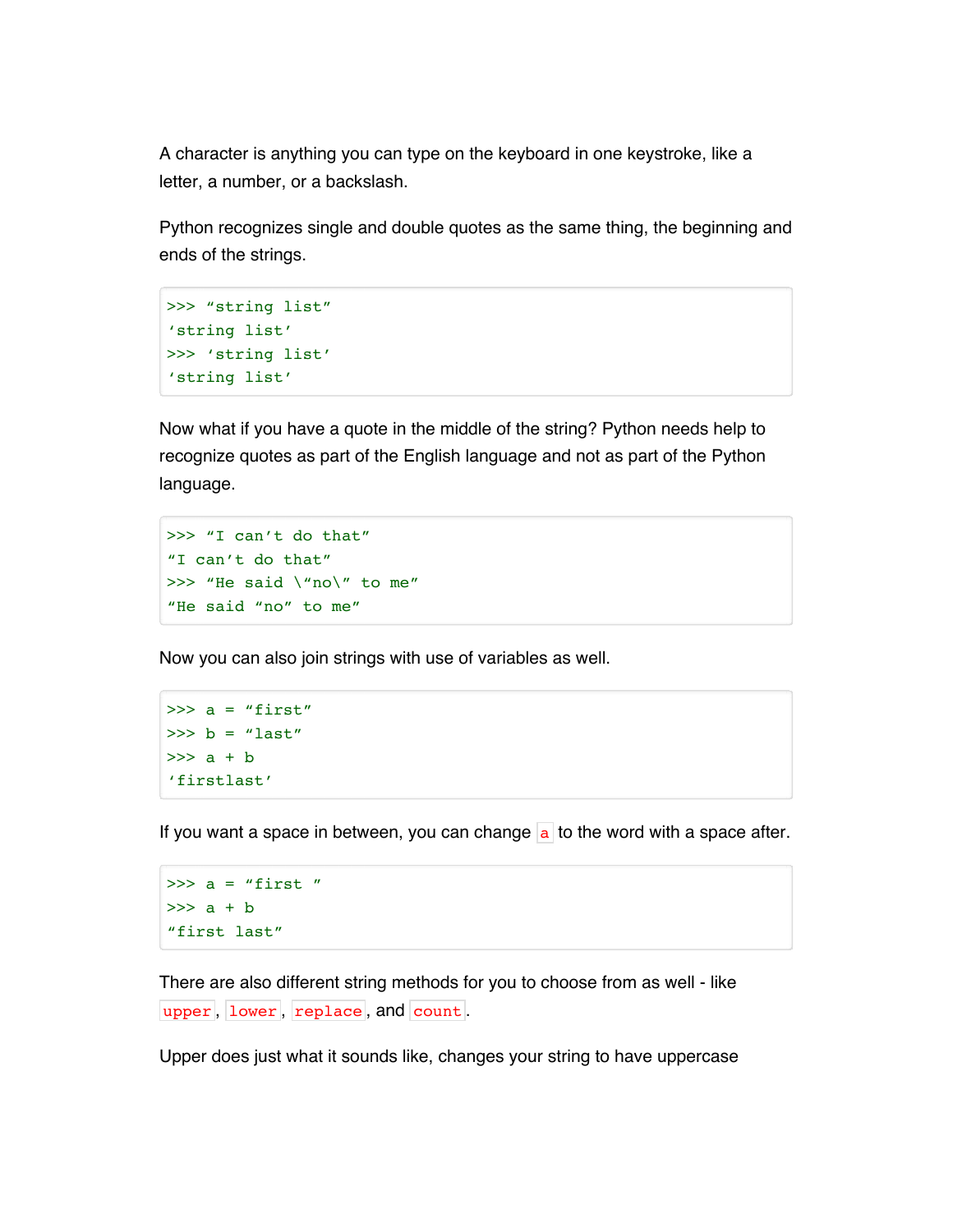letters.

```
>>> w='woah!'
>>> w.upper()
'WOAH!'
```
Lower is just that as well, keeping your string in lower case letters.

```
>>> w='WOAH!'
>>> w.lower()
'woah!'
```
Replace allows you to replace any character with another character.

>>>r='rule' >>>r.replace('r','m') 'mule'

Count lets you know how many times x appears in the string (can be numbers or a string of words as well).

```
>>>numbers=['1','2','1','2','2']
>>>numbers.count('2')
3
```
You can also format strings with the format method.

```
>>> "\{0\} is a lot of \{1\}".format("Python", "fun!")
'Python is a lot of fun!'
```
#### **Booleans**

Boolean values are simply True or False.

Check to see if a value is equal to another value with two equal signs.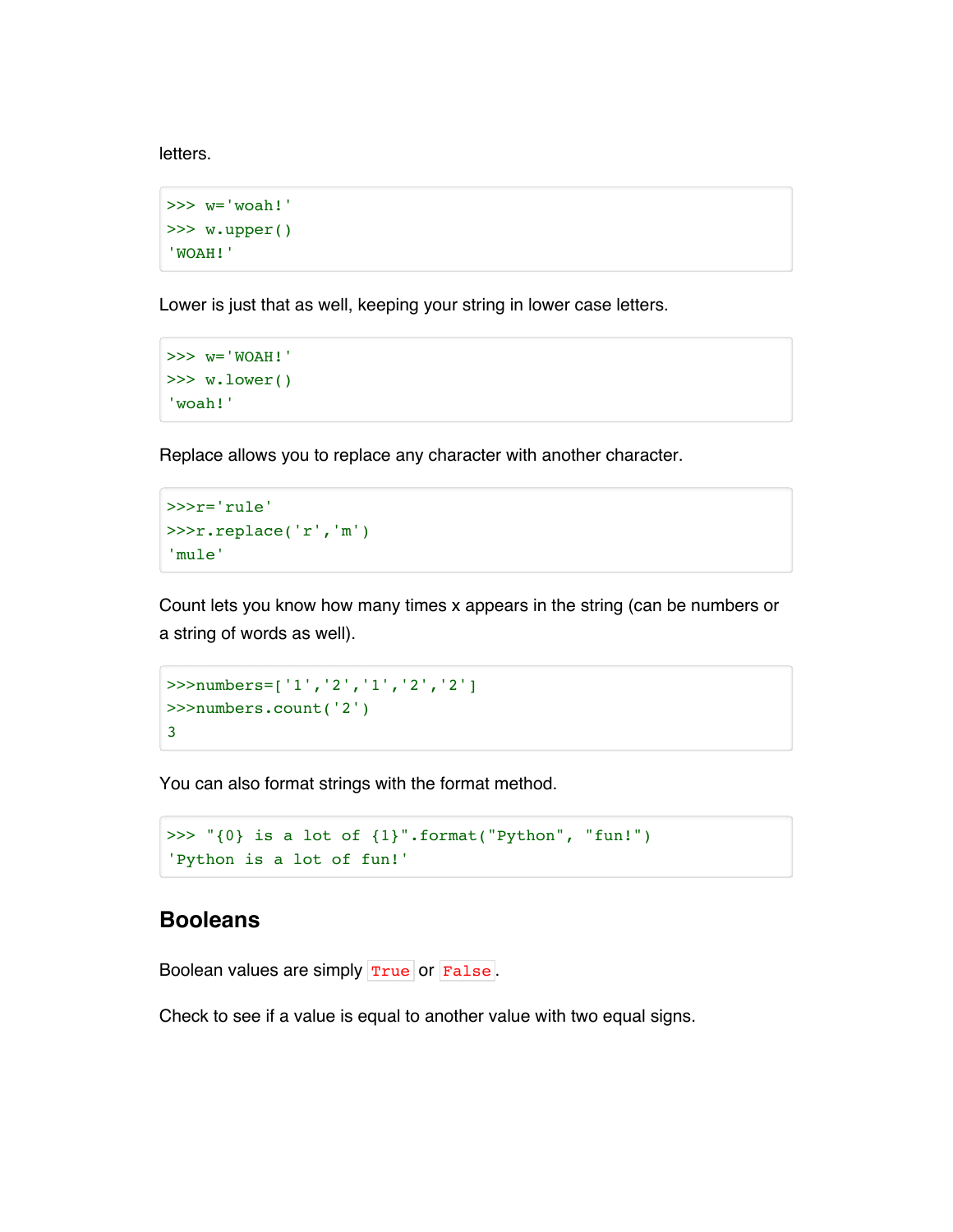```
\gg 10 == 10
True
\gg 10 == 11
False
>>> "jack" == "jack"
True
>>> "jack" == "jake"
False
```
To check for inequality use  $\boxed{1}$ .

```
>>> 10 != 10
False
>>> 10 != 11
True
>>> "jack" != "jack"
False
>>> "jack" != "jake"
True
```
You can also test for  $>$ ,  $<$ ,  $>$ ,  $>$ =, and  $<$ =.

```
>>> 10 > 10
False
>>> 10 < 11
True
>>> 10 >= 10
True
>>> 10 <= 11
True
>> 10 <= 10 < 0
False
\gg 10 \le 10 \le 11
True
>>> "jack" > "jack"
False
>>> "jack" >= "jack"
True
```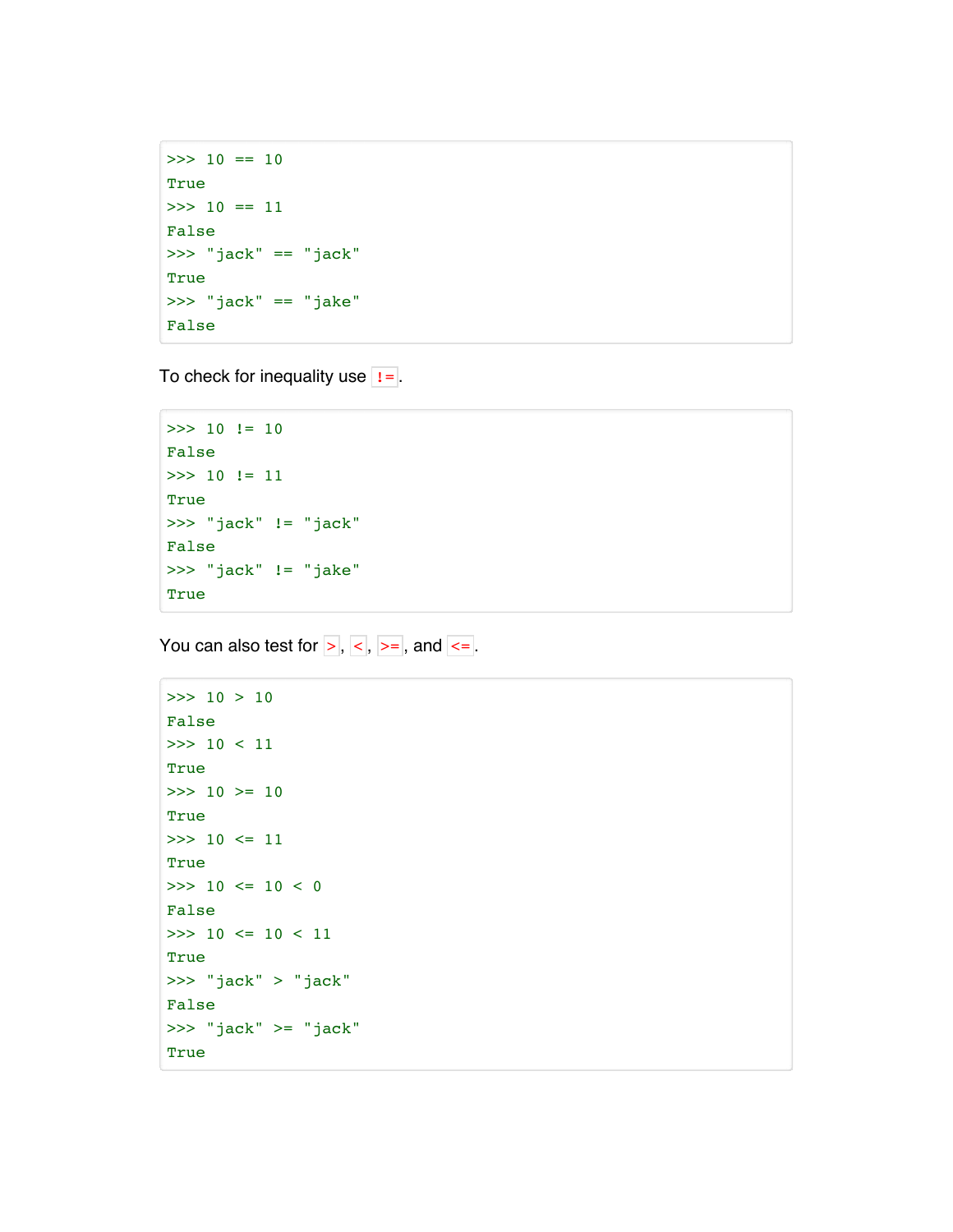## **2. Collections**

#### **Lists**

Lists are containers for holding values.

```
>>> fruits = ['apple','lemon','orange','grape']
>>> fruits
['apple', 'lemon', 'orange', 'grape']
```
To access the elements in the list you can use the placement in the list as an idicator. This means numbering the items aligned with their placement in the list. But, you must remember that the list starts with 0.

```
>>> fruits[2]
'orange'
```
If the list is longer and you need to count from the end you can also do that.

```
>>> fruits[-2]
'orange'
```
Now, sometimes lists can get long and you want to keep track of how many elements you have in your list. To find this, use  $\left| \frac{\text{len}}{\text{len}} \right|$  which is the length function.

```
>>> len(fruits)
4
```
Use  $\alpha$  append to add a new object to the end of the list and  $\alpha$  to remove objects from the end.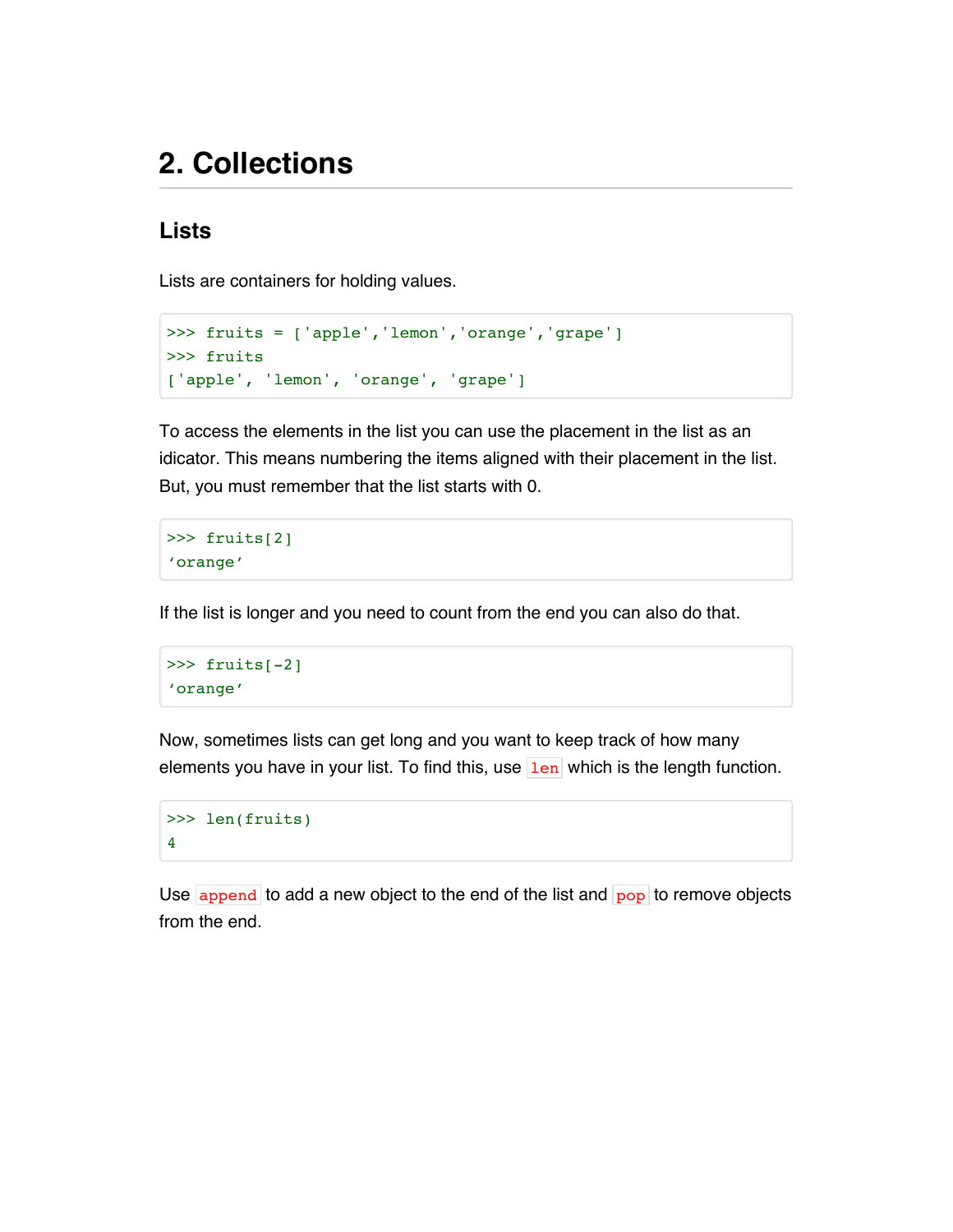```
>>> fruits.append('blueberry')
>>> fruits
['apple', 'lemon', 'orange', 'grape', 'blueberry']
>>> fruits.append('tomato')
>>> fruits
['apple', 'lemon', 'orange', 'grape', 'blueberry', 'tomato']
>>> fruits.pop()
'tomato' 
>>> fruits
['apple', 'lemon', 'orange', 'grape', 'blueberry']
```
Check to see if a value exists using  $\lfloor$  in.

```
>>> 'apple' in fruits
True
>>> 'tomato' in fruits
False
```
#### **Dictionaries**

A dictionary optimizes element lookups. It uses keys and values, instead of numbers as placeholders. Each key must have a value. You can used a word to look up a value.

```
>>> words={'apple':'red','lemon':'yellow'}
>>> words
{'lemon': 'yellow', 'apple': 'red'}
>>> words['apple']
'red'
>>> words['lemon']
'yellow'
```
This will also work with numbers.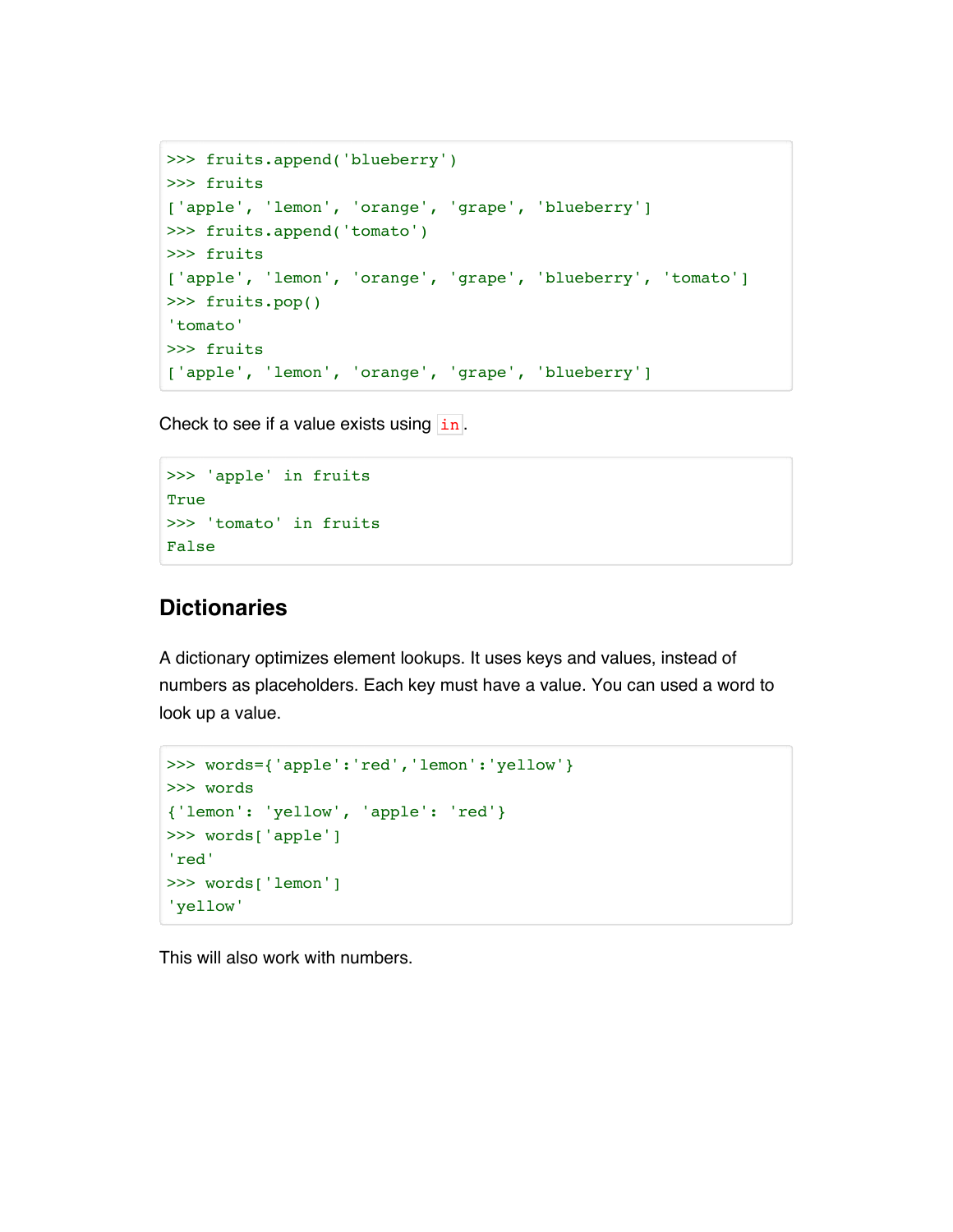```
>>> dict={'one':1,'two':2}
>>> dict
{'two': 2, 'one': 1}
>>>
```
Output all the keys as a list with  $\frac{1}{k}$  keys() and all the values with  $\frac{1}{k}$  values().

```
>>> words.keys()
['lemon', 'apple']
>>> words.values()
['yellow', 'red']
```
## **3. Control Statements**

#### **IF Statements**

The IF statement is used to check if a condition is true.

Essentially, if the condition is true, the Python interpreter runs a block of statements called the if-block. If the statement is false, the interpreter skips the ifblock and processes another block of statements called the else-block. The else clause is optional.

Let's look at two quick examples.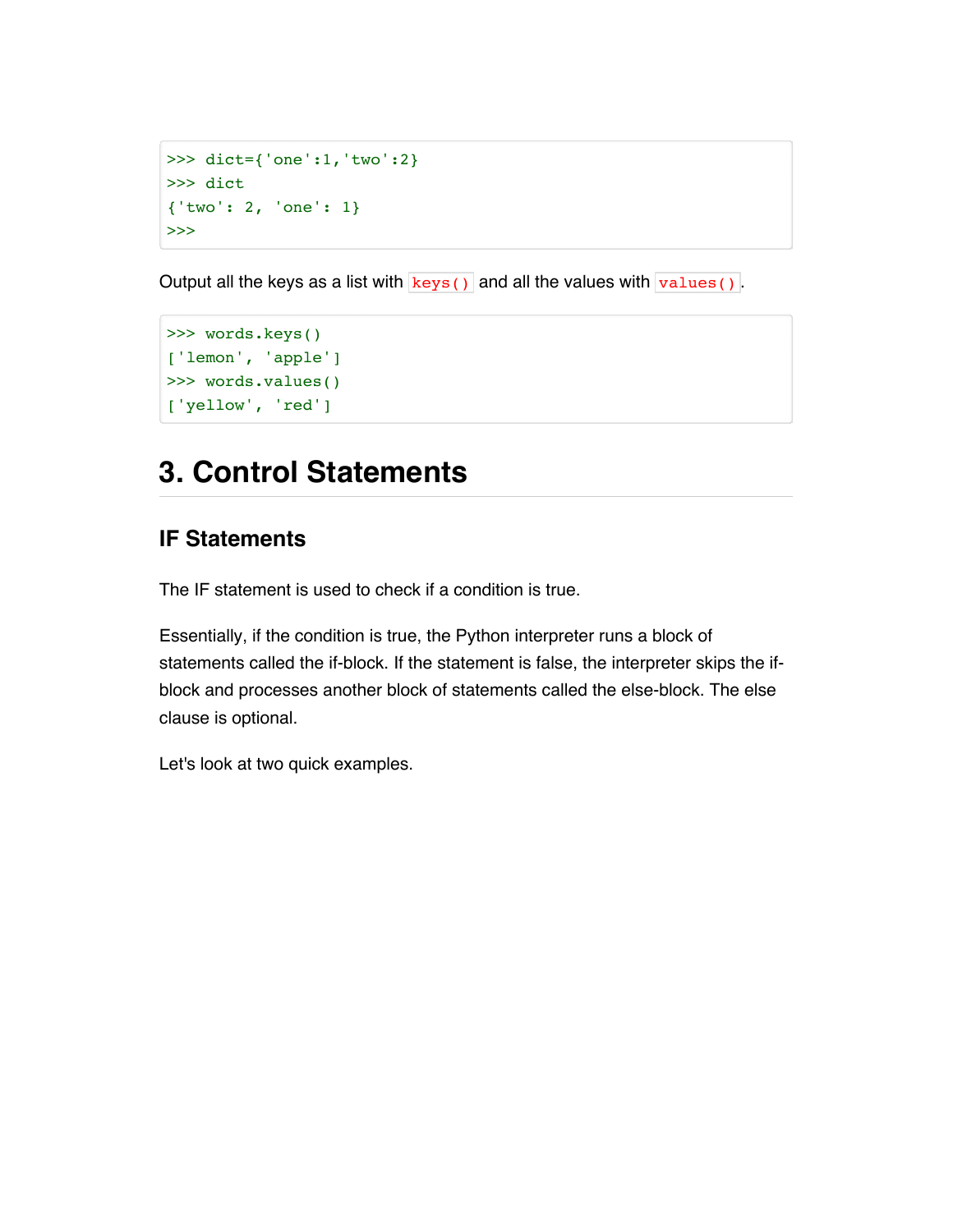```
>>> num = 20
>>> if num == 20:
... print 'the number is 20'
... else:
... print 'the number is not 20'
...
the number is 20
>> num = 21
>>> if num == 20:
... print 'the number is 20'
... else:
... print 'the number is not 20'
...
the number is not 20
```
You can also add an  $e$ lif clause to add another condition.

```
>> num = 21
>>> if num == 20:
... print 'the number is 20'
... elif num > 20:
... print 'the number is greater then 20'
... else:
... print 'the number is less then 20'
...
the number is greater then 20
```
#### **Loops**

There are 2 kinds of loops used in Python. The For loop and the While loop. For loops are traditionally used when you have a piece of code which you want to repeat n number of times. They are also commonly used to loop or iterate over lists.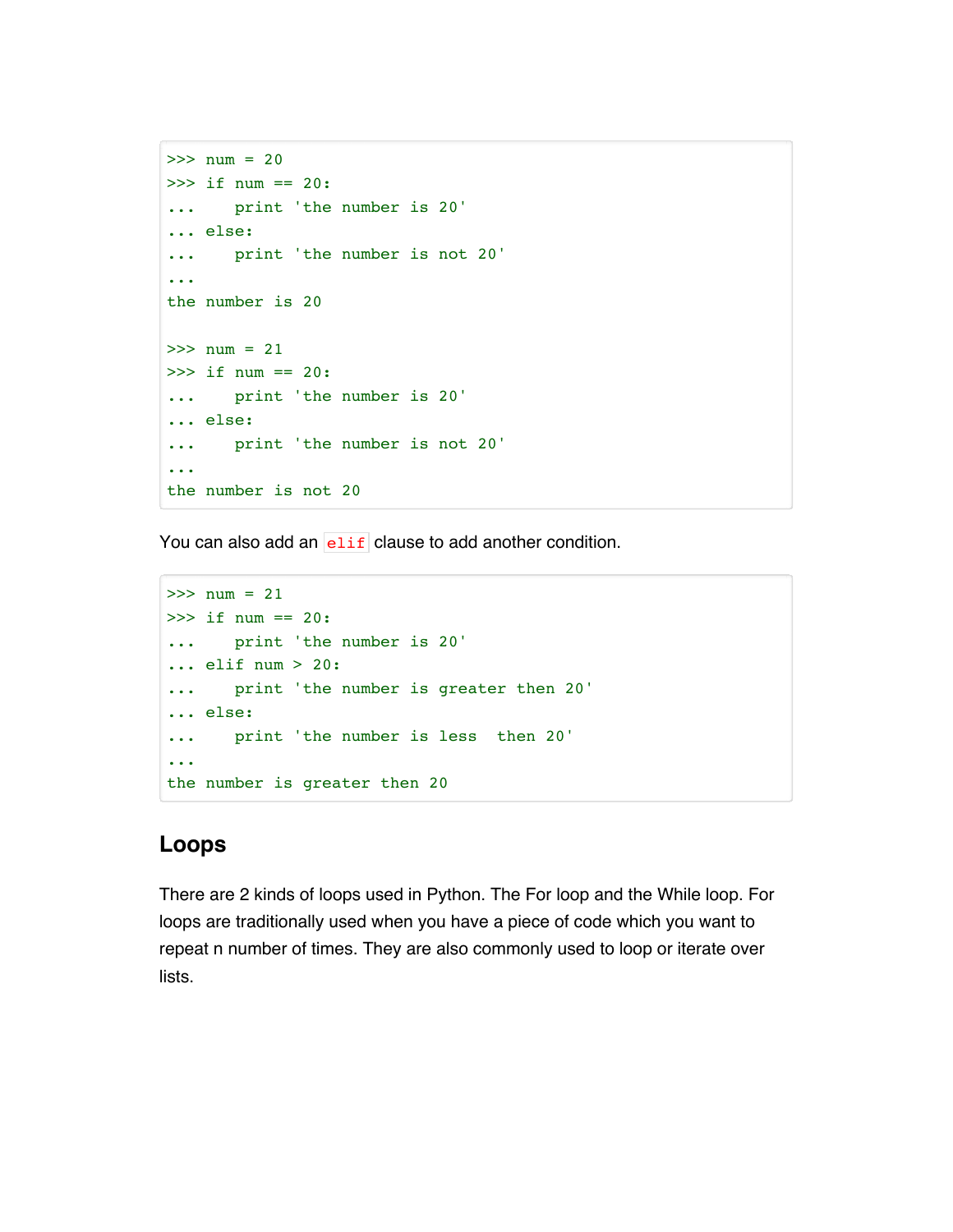```
>>> colors =('red','blue','green')
>>> colors
('red', 'blue', 'green')
>>> for favorite in colors:
... print "I love " + favorite
...
I love red
I love blue
I love green
```
While loops, like the For Loop, are used for repeating sections of code - but unlike a for loop, the while loop will not run n times, but until a defined condition is met.

```
>> num = 1
>>> num
1
>>> while num <=5:
... print num
... num += 1
...
1
2
3
4
5
```
## **4. Functions**

Functions are blocks of reusable code that perfrom a single task.

You use  $\overline{\text{def}}$  to define (or create) a new function then you call a function by adding parameters to the function name.